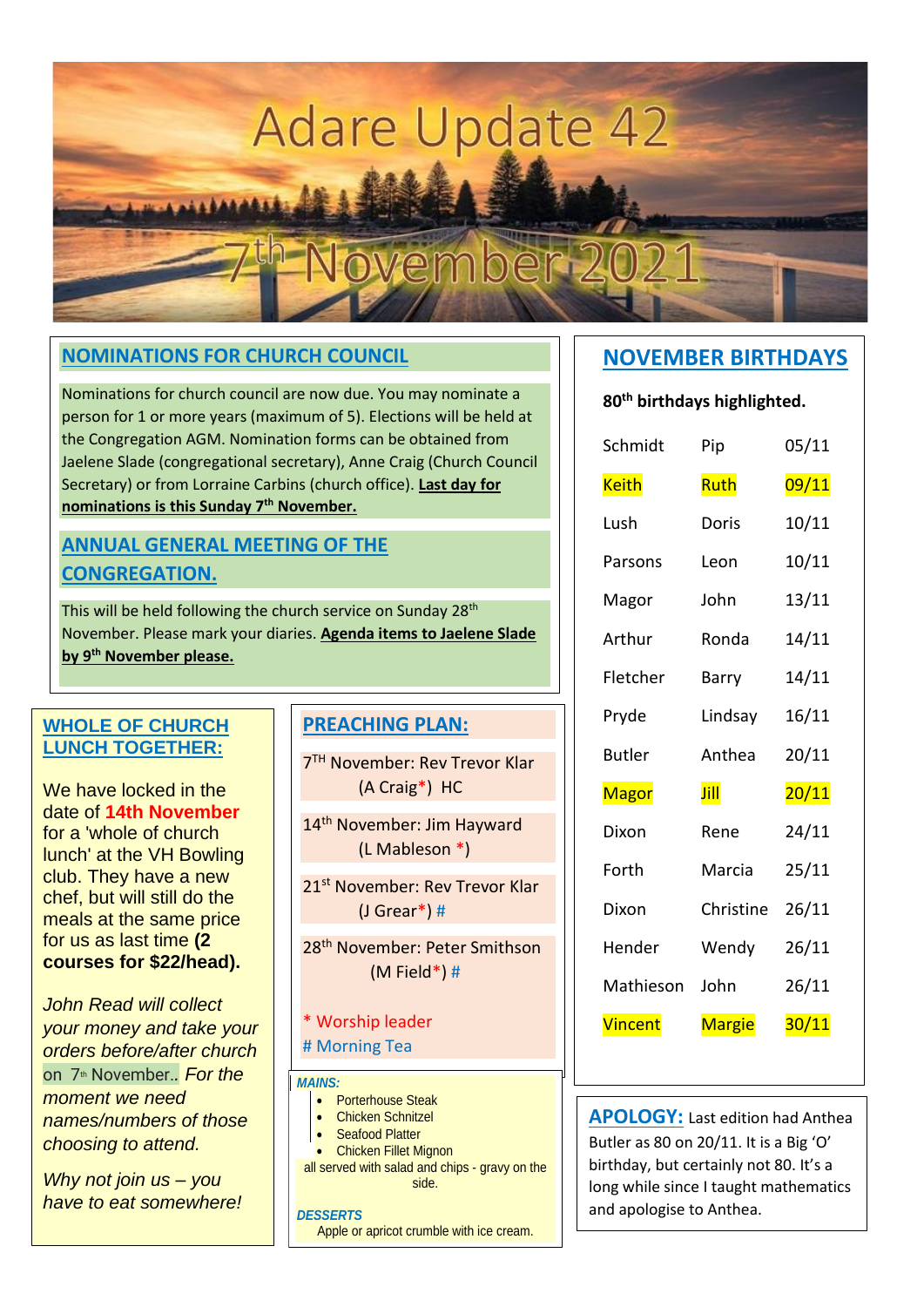

Presents



## **Classical Style and Harmony**

Regarded as Adelaide's best string quartet, Amicus Strings have a huge and diverse repertoire. Enjoy an afternoon of sheer delight with music from classical to contemporary.

## **SUNDAY 21st NOVEMBER 2pm**

20 Victoria St, Victor Harbor **NEWLAND MEMORIAL UNITING CHURCH** 

## **INTERNATIONAL DAY OF PRAYER:**

International Day of Prayer for the persecuted church is this Sunday 7<sup>th</sup> November.

**Hundreds of churches all over Australia** will stop and pray with the persecuted church on that day. Some will pray for two mins in their service, some will dedicate a whole service.

It's an awesome opportunity to join in with the persecuted church in praying for the qlobal church.

With all the chaos in the world right now, there is no better time to come together to pray.

Click on [IDOP resources](https://www.opendoors.org.au/get-involved/the-power-of-prayer/the-power-of-prayer-church-resources) to see what is available to assist you focus your prayers.

| <b>Wedding Anniversarys - November</b> |                      |            |  |
|----------------------------------------|----------------------|------------|--|
| Dixon                                  | Christine &<br>Grant | 10/11/1979 |  |
| Williams                               | Helen & John         | 13/11/1993 |  |
| Arnold                                 | Bob & Sheila         | 14/11/1959 |  |
| Abbott                                 | Christine &<br>Wayne | 28/11/1970 |  |

## **OUR PEOPLE:**

Add **Max Vincent** to your list of people to pray for. They are unable to operate on a very painful foot. **John Mathieson**  is in considerable pain following the removal of a cancer on his forehead and now awaits a further operation. **Pat Keep** continues with treatment and has further battles ahead of her. **Rene Dixon** has had surgery and is recovering well at home.

We need to continue to pray for **Jill Magor** is experiencing some health difficulties. Others who come to mind who appreciate your prayers include **Beth Baker, Beth Duke, Ross Ford, Betty Ginn, Sven Thorvaldson, Ann Richardson, Fay Anderson, Leslie Barnes, Ruth and John Keith, Margaret Mathieson and Milton Hender.** All have significant health issues

If you recall, our church cleaner**, Amanda** (Dixon) **Pearce** was only allowed 5 people at her wedding when Covid intervened at the very last-minute last year. So … at 2.00 pm on Sat 13<sup>th</sup> November she will have a full ceremony, and church members are welcome to attend. Rev Barrie Carbins will officiate as vows are renewed.

The funeral for **Tom Vanstone** will be held at Adare at 1:00pm this coming Monday,  $8<sup>th</sup>$  November.

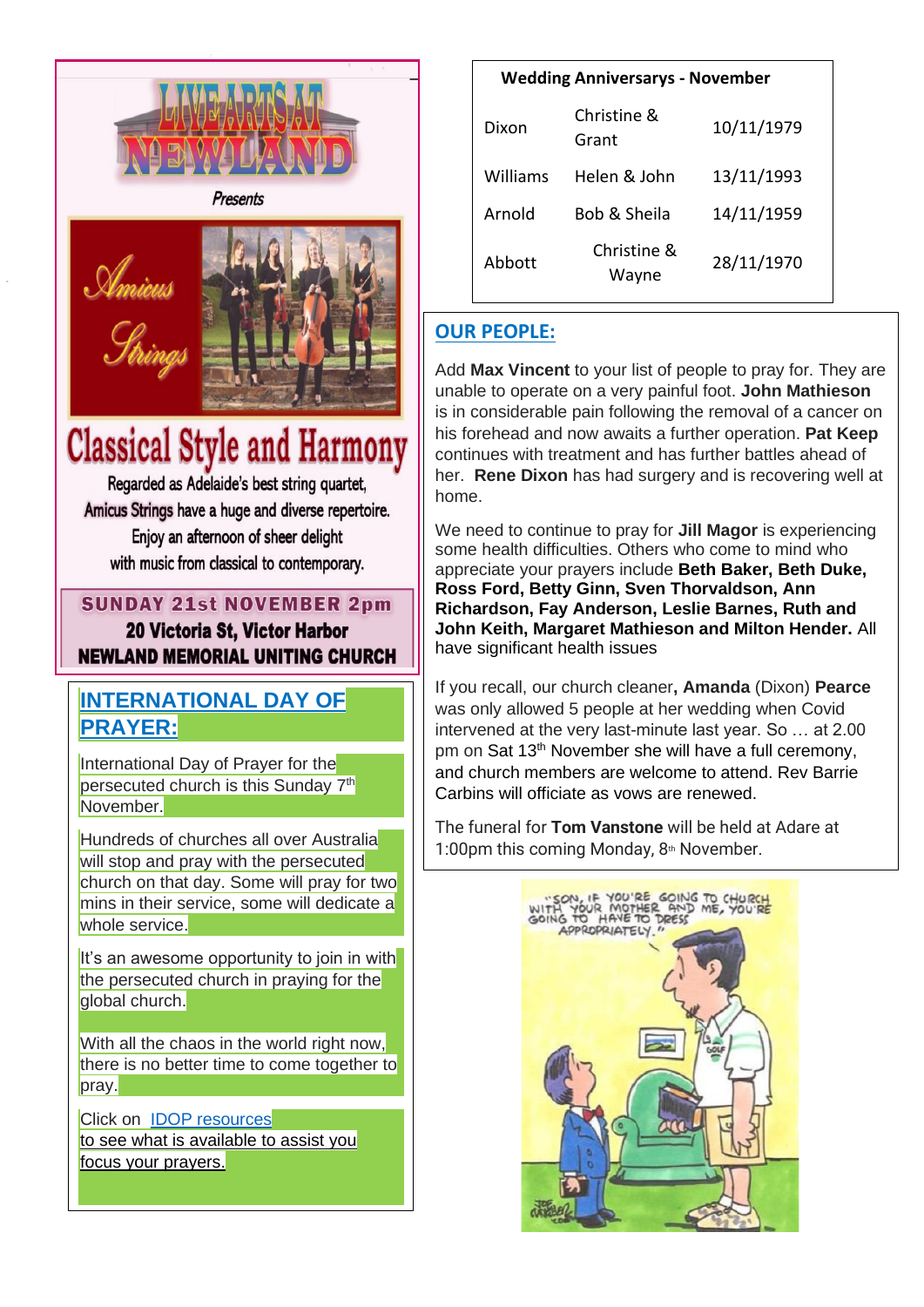

### *MENS SHED: COVID IMPACT ON ATTENDANCE*

The Men's Shed Committee has decided that (like many other organisations) they will adopt a "no vax, no entry" policy for all members & visitors.

Proof of double vaccination will be required to enter the Shed, and Committee members and Covid Marshals will be available to sight these documents. Electronic and paper versions will be accepted.

It is expected that 80% double vax will be reached in SA by late November or early December and that the policy will be implemented from the 1st of December.

I TURN TO GOD FOR MOST **ANSWERS BUT** OCCASIONALLY I TURN TO GOOGLE. *GTAHLER*  $Q/23$ 











#### **THANK YOU BOX:**

"I slept in church because I'm striving to be more like God, and on the seventh day the rested."

This week Jeannie Watson brings to our attention our worship leaders who put much thought into their joyful and appropriate choices of prayers and songs.

Others have pointed to the loving work associated with Kidz Church and the wonderful commitment and skills of Barb Gepp (and helpers) who for the past 25 years has faithfully and skilfully coordinated activities for many, many children.

And then there is the generous catering provided for us by Rae Cranwell with a number of helpers on the day to support "Frontier Services", and the organisation of a suitable fund-raising event by Anne Craig.

*OUR CHURCH IS BLESSED WITH GOOD LEADERS AND WE GIVE THANKS!*